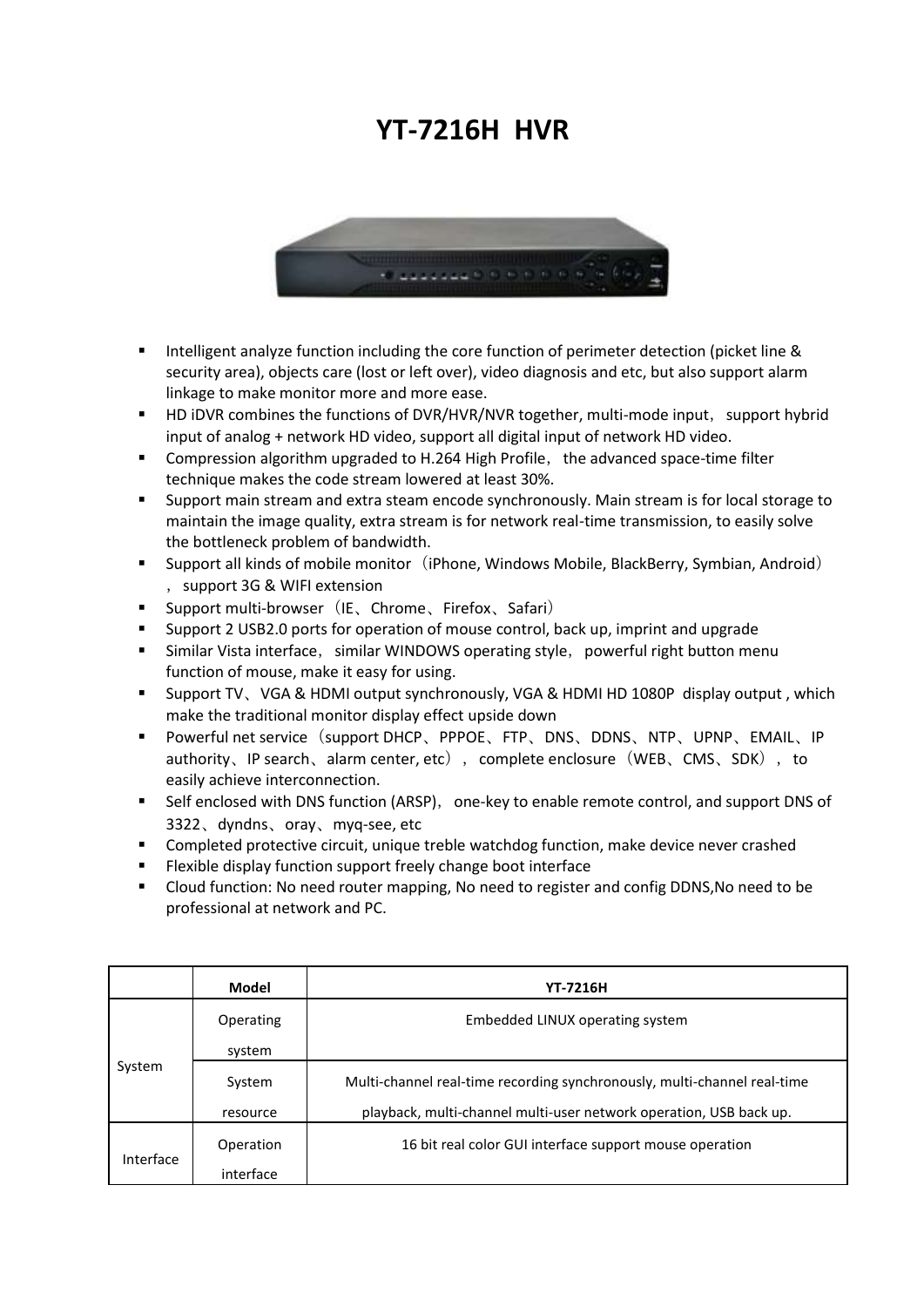|       | Display screen                 | (Take all analog input as an example, others are depended on the selected<br>channel mode) |
|-------|--------------------------------|--------------------------------------------------------------------------------------------|
|       |                                | 1/4/8/9/16 screen                                                                          |
|       | Video standard                 | PAL (625 lines, 50fps); NTSC (525lines, 60fps)                                             |
|       | Image encode                   | H.264(High Profile) ;                                                                      |
|       | Monitor                        | Monitor: D1; VGA: High Definition; HDMI: High definition                                   |
|       | quality<br>Playback<br>quality | Max support 1080P; under local analog input mode:<br>960H/D1/HD1/CIF/QCIF                  |
|       | Encode<br>capability           | 16ch D1/960H real-time                                                                     |
|       | Decode<br>capability           | 16ch D1/8ch 960H real-time                                                                 |
|       | Multi-mode                     | Local analog input:                                                                        |
|       | video input                    | 16*D1/960H                                                                                 |
|       |                                | Local analog + network digital input :                                                     |
|       |                                | 8*D1+16*D1/                                                                                |
|       |                                | 8*D1+8*720P/                                                                               |
|       |                                | 8*D1+(2*1080P+2*                                                                           |
| Video |                                | 720P)/                                                                                     |
|       |                                | 4*D1+20*D1/                                                                                |
|       |                                | 4*D1+(2*1080P+10*                                                                          |
|       |                                | D1                                                                                         |
|       |                                | 4*D1+(1*1080P+7*                                                                           |
|       |                                | 720P)/                                                                                     |
|       |                                | 4*D1+(1*1080P+1*                                                                           |
|       |                                | 720P+10*960H)                                                                              |
|       |                                | All network digital input :                                                                |
|       |                                | 24*D1                                                                                      |
|       |                                | /20*960H                                                                                   |
|       |                                | /4*1080P                                                                                   |
|       |                                | /1*1080P+8*720P                                                                            |
|       |                                | /2*1080P+4*720P                                                                            |
|       |                                | +4*960H                                                                                    |
|       | Motion                         | Each channel can set 192 (16*12) detection area; can set multi-level of                    |
|       | detection                      | flexibility (for local analog channel only)                                                |